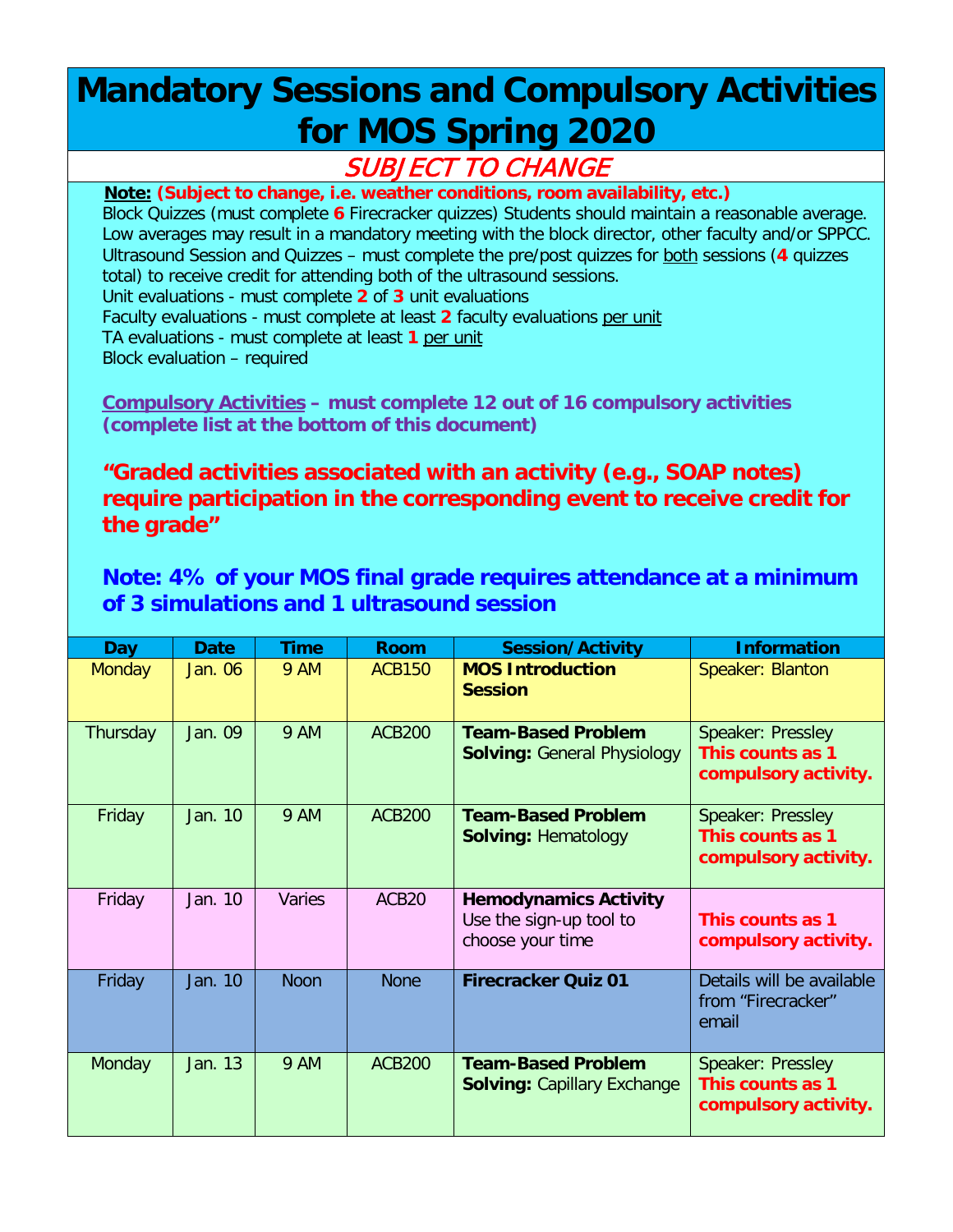| Tuesday                          | Jan. 14                         | $11$ am                                                             | <b>ACB150</b>            | <b>Clinical Skills: ECG</b>                                                                                                                                                                                                  | Speaker: Oyenuga<br>This counts as 1<br>compulsory activity.                                                                                                                 |
|----------------------------------|---------------------------------|---------------------------------------------------------------------|--------------------------|------------------------------------------------------------------------------------------------------------------------------------------------------------------------------------------------------------------------------|------------------------------------------------------------------------------------------------------------------------------------------------------------------------------|
| Wednesday                        | Jan. 15                         | 8 am                                                                | <b>None</b>              | <b>US01 Pre-Quiz</b><br><b>Open for 24 hours</b>                                                                                                                                                                             | <b>Check Sakai</b><br>announcements for<br>more information                                                                                                                  |
| Wednesday                        | Jan. 15                         | $1:30$ PM                                                           | <b>Various</b>           | <b>Combined P3 and MOS</b><br><b>Session</b>                                                                                                                                                                                 | See P3/Doc block on<br>Sakai for further details                                                                                                                             |
| Thursday<br>thru Friday          | Jan. 16<br>thru<br>Jan. 17      | Use the<br>sign-up<br>tool in<br>Sakai to<br>pick your<br>time/date | SimLife<br>Center        | <b>Ultrasound 01 - this is two</b><br>sessions in one - Heart<br>Sounds <b>AND</b> Ultrasound<br>Arrive 15 minutes before<br>your first session for<br>attendance (i.e. your<br>session is at 2 pm - arrive<br>$1:45$ pm $)$ | Clinical Attire, white<br>coat and red name<br>badge REQUIRED                                                                                                                |
| Friday                           | Jan. 17                         | <b>Noon</b>                                                         | <b>None</b>              | <b>Firecracker Quiz 02</b>                                                                                                                                                                                                   | Details will be available<br>from "Firecracker"<br>email                                                                                                                     |
| Friday                           | Jan. 17                         | 5 pm                                                                | <b>None</b>              | <b>US01 Post-Quiz</b><br><b>Open for 24 hours</b>                                                                                                                                                                            | See Sakai<br>announcements for<br>more information                                                                                                                           |
| Wednesday                        | Jan. 22                         | <b>Varies</b>                                                       | <b>SimLife</b><br>Center | <b>ER Simulation Case 01</b><br>Arrive 15 minutes before<br>your session for attendance<br>(i.e. your session is at 2 pm<br>$-$ arrive 1:45 pm)<br>Use the sign-up tool to<br>choose your time                               | <b>Clinical Attire, red</b><br>name badge<br><b>REQUIRED</b><br><b>Attendance and SOAP</b><br>Note will be required<br>for grade<br>This counts as 1<br>compulsory activity. |
| <b>Friday</b>                    | Jan. 24                         | 8:30 AM                                                             | <b>ACB200</b>            | <b>MOS Exam One</b>                                                                                                                                                                                                          | Be at ACB200 at 8:30 for<br>an 8:45 admittance<br>and a 9 am start time.                                                                                                     |
| Available thru MedHub            |                                 |                                                                     |                          | <b>Evaluations for Unit One</b>                                                                                                                                                                                              | See announcement on<br>Sakai for further details                                                                                                                             |
| Tuesday                          | Jan. 28                         | <b>Noon</b>                                                         | <b>None</b>              | <b>US02 Pre-Quiz</b><br>Open 24 hours                                                                                                                                                                                        | See Sakai<br>announcement for<br>more information                                                                                                                            |
| Wednesday<br><b>OR</b><br>Friday | Jan. 29<br><b>OR</b><br>Jan. 31 | Varies                                                              | SimLife<br>Center        | <b>Renal Ultrasound 02</b><br>Use the sign-up tool to<br>choose your time                                                                                                                                                    | <b>Clinical Attire including</b><br>white coat, red name<br>badge REQUIRED                                                                                                   |
| Friday                           | Jan. 31                         | <b>Noon</b>                                                         | <b>None</b>              | <b>Firecracker Quiz 03</b>                                                                                                                                                                                                   | Details will be available<br>from "Firecracker"<br>email                                                                                                                     |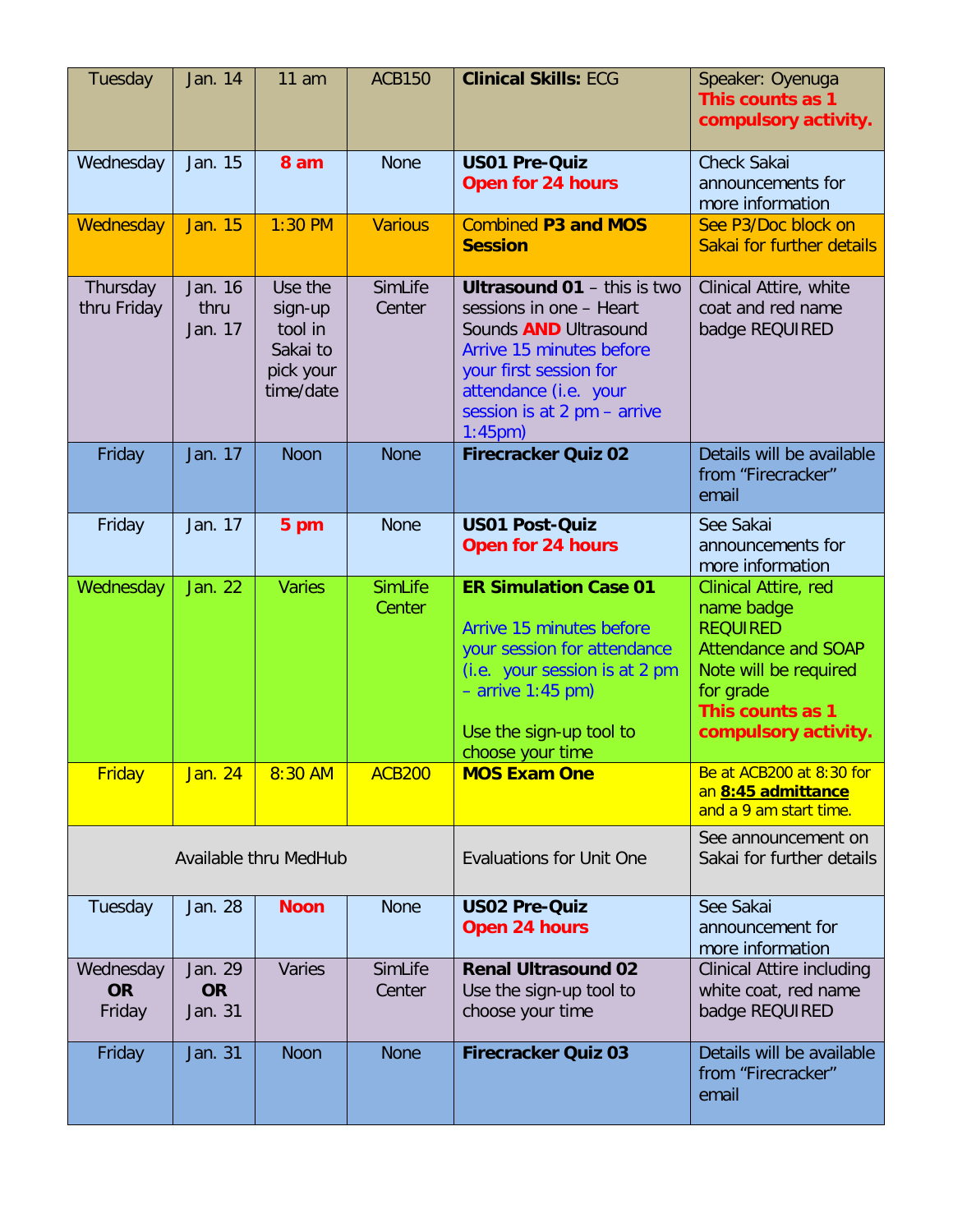| Friday                | Jan. 31        | 5 pm                                                 | <b>None</b>                                      | <b>US02 Post-Quiz</b><br><b>Open for 24 hours</b>                                                                                                                                              | See Sakai<br>announcement for<br>more information                                                                                                                     |
|-----------------------|----------------|------------------------------------------------------|--------------------------------------------------|------------------------------------------------------------------------------------------------------------------------------------------------------------------------------------------------|-----------------------------------------------------------------------------------------------------------------------------------------------------------------------|
| Wednesday             | Feb. 05        | <b>Varies</b>                                        | <b>SimLife</b><br>Center                         | <b>ER Simulation Case 02</b><br>Arrive 15 minutes before<br>your session for attendance<br>(i.e. your session is at 2 pm<br>$-$ arrive 1:45 pm)<br>Use the sign-up tool to<br>choose your time | Clinical Attire, red<br>name badge<br><b>REQUIRED</b><br><b>Attendance and SOAP</b><br>Note will be required<br>for grade<br>This counts as 1<br>compulsory activity. |
| Wednesday             | <b>Feb. 05</b> | $1:30$ PM                                            | <b>Various</b>                                   | <b>Combined P3 and MOS</b><br><b>Session</b>                                                                                                                                                   | See P3/Doc block on<br>Sakai for further details                                                                                                                      |
| Friday                | Feb. 07        | 11 am                                                | <b>ACB150</b>                                    | <b>Clinical Skills: Acute</b><br>Kidney Injury                                                                                                                                                 | Speaker: Aristimuno<br>This counts as 1<br>compulsory activity.                                                                                                       |
| Friday                | Feb. 07        | <b>Noon</b>                                          | <b>None</b>                                      | <b>Firecracker Quiz 04</b>                                                                                                                                                                     | Details will be available<br>from "Firecracker"<br>email                                                                                                              |
| Monday                | Feb. 10        | Use the<br>sign-up<br>tool to<br>choose<br>your time | <b>SimLife</b><br>Center                         | <b>ER Simulation Case 03</b><br>Arrive 15 minutes before<br>your session for attendance<br>(i.e. your session is at 2 pm<br>$-$ arrive 1:45 pm)<br>Use the sign-up tool to<br>choose your time | Clinical Attire, red<br>name badge<br><b>REQUIRED</b><br><b>Attendance and SOAP</b><br>Note will be required<br>for grade<br>This counts as 1<br>compulsory activity. |
| Wednesday             | Feb. 12        | 10 <sub>am</sub>                                     | <b>ACB150</b>                                    | <b>Clinical Skills: Extreme</b><br><b>Sports</b>                                                                                                                                               | Speaker: Sobel<br>This counts as 1<br>compulsory activity.                                                                                                            |
| Wednesday             | Feb. 12        | $11$ am                                              | <b>ACB150</b>                                    | <b>Clinical Skills: Integration</b>                                                                                                                                                            | Speaker: Mitchell<br>This counts as 1<br>compulsory activity.                                                                                                         |
| <b>Friday</b>         | <b>Feb. 14</b> | 8:30 AM                                              | <b>ACB200</b>                                    | <b>MOS Exam Two</b>                                                                                                                                                                            | Be at ACB200 at 8:30 for<br>an 8:45 admittance<br>and a 9 am start time.                                                                                              |
| Available thru MedHub |                | <b>None</b>                                          | <b>Completion of Evaluations</b><br>for Unit Two | See announcement on<br>Sakai for further details                                                                                                                                               |                                                                                                                                                                       |
| Friday                | Feb. 21        | <b>Noon</b>                                          | <b>None</b>                                      | <b>Firecracker Quiz 05</b>                                                                                                                                                                     | Details will be available<br>from "Firecracker"<br>email                                                                                                              |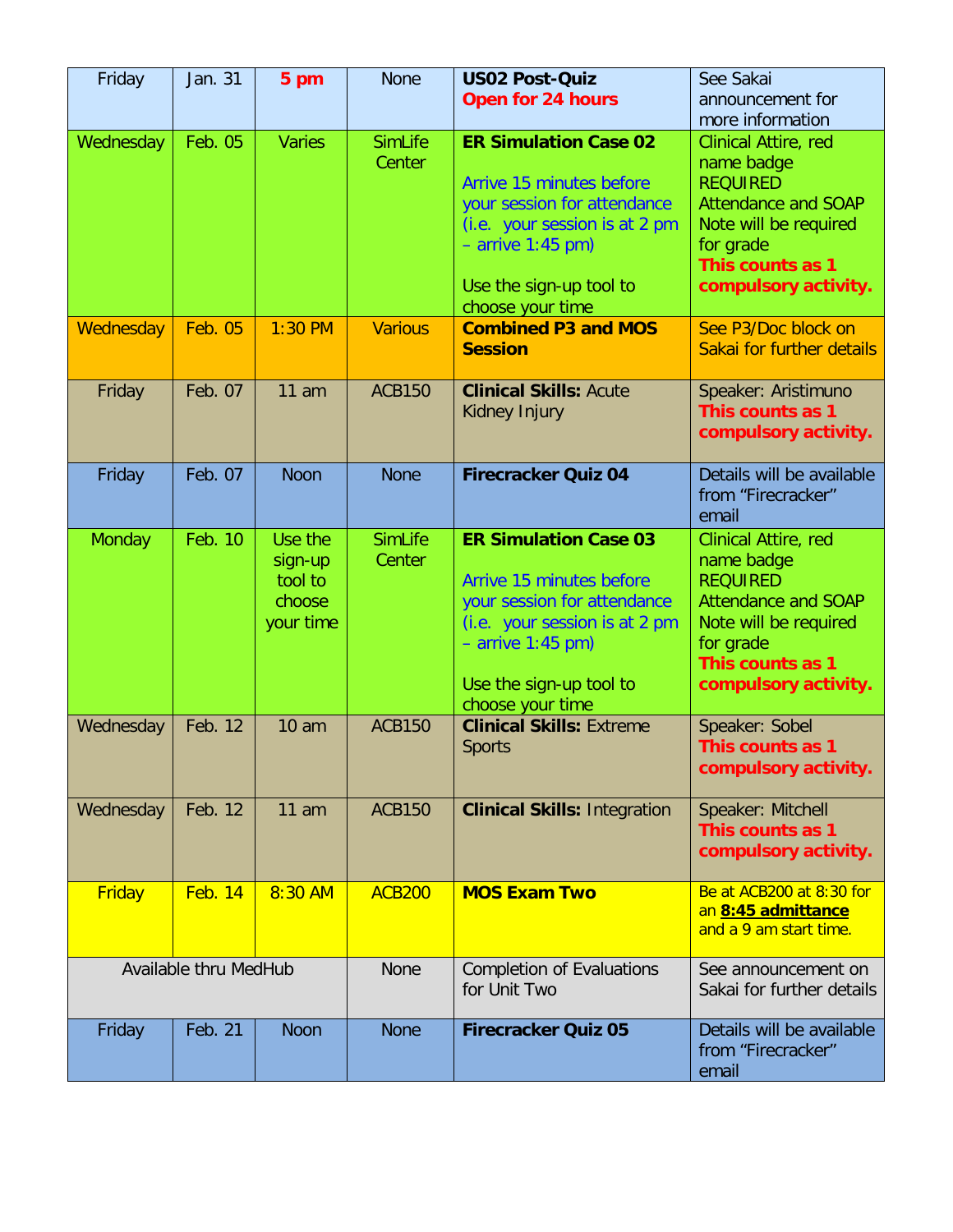| Monday        | <b>Feb. 24</b>        | <b>Varies</b> | <b>SimLife</b><br>Center | <b>ER Simulation Case 04</b><br>Arrive 15 minutes before<br>your session for attendance<br>(i.e. your session is at 2 pm<br>$-$ arrive 1:45 pm)<br>Use the sign-up tool to<br>choose your time | Clinical Attire, red<br>name badge<br><b>REQUIRED</b><br><b>Attendance and SOAP</b><br>Note will be required<br>for grade<br>This counts as 1<br>compulsory activity. |
|---------------|-----------------------|---------------|--------------------------|------------------------------------------------------------------------------------------------------------------------------------------------------------------------------------------------|-----------------------------------------------------------------------------------------------------------------------------------------------------------------------|
| Tuesday       | Feb. 25               | 9 am          | <b>ACB150</b>            | <b>Clinical Skills: GI</b>                                                                                                                                                                     | Speaker: Grisham<br>This counts as 1<br>compulsory activity.                                                                                                          |
| Friday        | Feb. 28               | <b>Noon</b>   | <b>None</b>              | <b>Firecracker Quiz 06</b>                                                                                                                                                                     | Details will be available<br>from "Firecracker"<br>email                                                                                                              |
| Monday        | Mar. 02               | 9 am          | <b>ACB150</b>            | <b>Clinical Skills: Endocrine</b>                                                                                                                                                              | Speaker: Rivas-Mejia<br>This counts as 1<br>compulsory activity.                                                                                                      |
| Tuesday       | Mar. 03               | 11 am         | <b>ACB150</b>            | <b>Clinical Skills: Diabetes</b>                                                                                                                                                               | Speaker: Edwards<br>This counts as 1<br>compulsory activity.                                                                                                          |
| Wednesday     | <b>Mar. 04</b>        | <b>Varies</b> | <b>SimLife</b><br>Center | <b>ER Simulation Case 05</b><br>Arrive 15 minutes before<br>your session for attendance<br>(i.e. your session is at 9 am<br>$-$ arrive 8:45 am)<br>Use the sign-up tool to<br>choose your time | Clinical Attire, red<br>name badge<br><b>REQUIRED</b><br><b>Attendance and SOAP</b><br>Note will be required<br>for grade<br>This counts as 1<br>compulsory activity. |
| <b>Friday</b> | <u> Mar. 06</u>       | 12:30         | <b>ACB200</b>            | <b>MOS Exam Three</b>                                                                                                                                                                          | Be at ACB200 at                                                                                                                                                       |
|               |                       | <b>PM</b>     |                          |                                                                                                                                                                                                | 12:30pm for a 12:45<br>admittance and a 1 pm<br>start time.                                                                                                           |
|               | Available thru MedHub |               | <b>None</b>              | <b>Completion of Evaluations</b><br>for Unit Three                                                                                                                                             | See announcement on<br>Sakai for further details                                                                                                                      |
| Thursday      | <b>Mar. 12</b>        | 7:30 AM       | <b>ACB200</b>            | <b>MOS NBME Exam</b>                                                                                                                                                                           | Be at ACB200 at 7:30 for<br>a 7:45 am admittance<br>and a 8 AM start time.                                                                                            |

**Mandatory Lecture Sessions/Labs P3/Docs and MOS Combined Session Ultrasound Sessions**